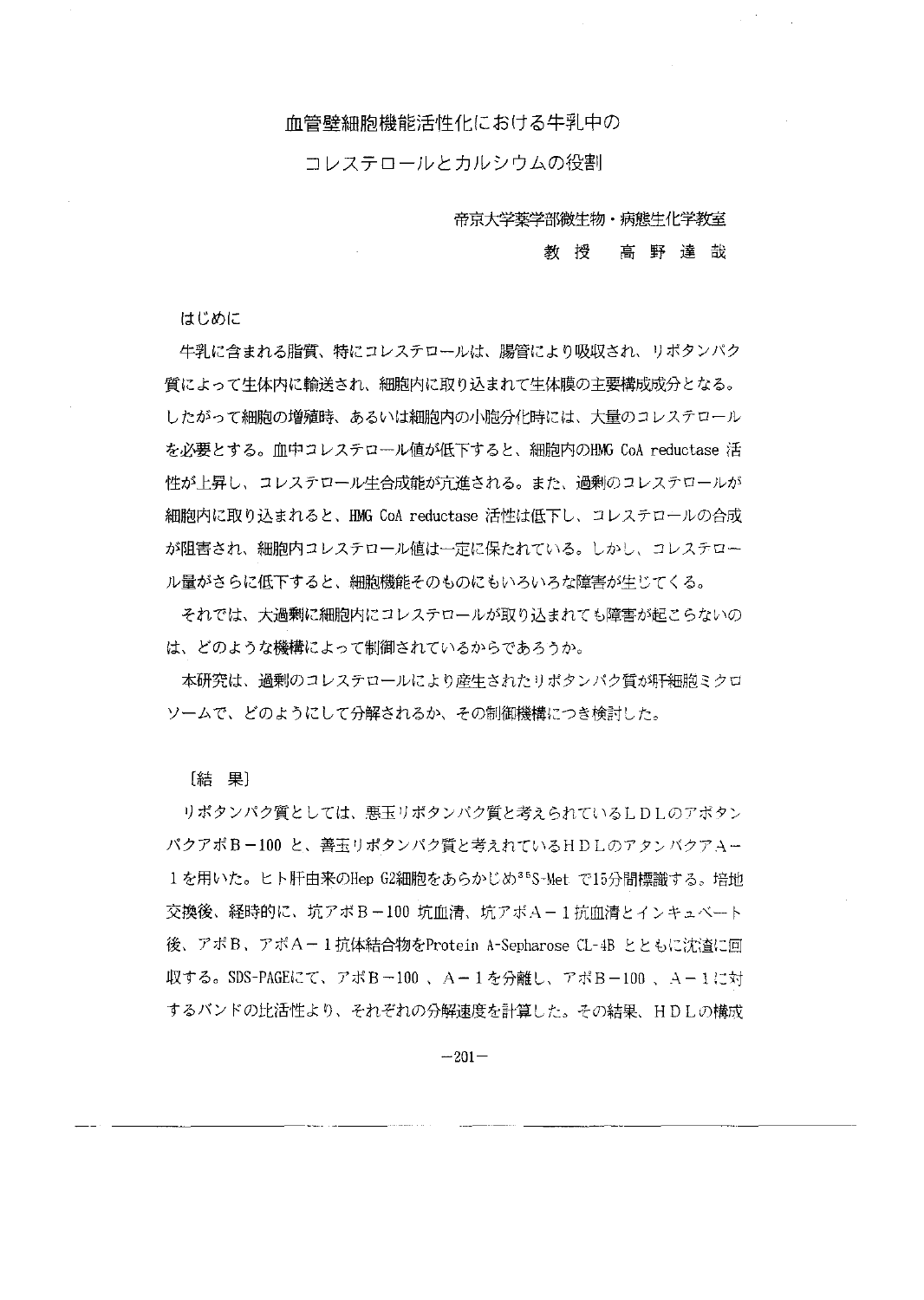タンパクであるアポA-lにはほとんど分解は認められないにもかかわらず、 LDL の構成タンパクであるアポB-100 には分解されているという知見を得た。

この分解機構をさらに解析するために、糖タンパク質の生合成をtrans Golgi 領域 で阻害することで知られている抗生物質Breferdin A(1 µg/ml. 1 hr) を加え、それ ぞれのアポタンパク質の分解速度を求めた。その結果、予想通りアポA-1はわずか しか分解されないにもかかわらず、アポ B-100は約45分の半減期で分解されている ことが見出された(Fig·1)。

この分解速度は、4、20、37℃と温度が上昇するほど促進される (Fig·2) ことか ら、なんらか特異的な分解酵素 (Protease等) が Pre Golgi領域で作用していると示 唆される。しかも、ごの系に過剰の LD L (80μgコレステロール/m1.24h) を加え ると、その分解速度はさらに先進された (Fig'3)

これらの知見は、肝細胞におけるLDLの制御機構が、HMG CoA reductase 活性低 下という機構とともに、 LDLの分解という機構が相乗的に働いているごとを示唆し ている。

コレステロールの欠之により、生体に障害が惹起される反面、過剰にコレステロー ルが取り込まれでも、障害がほとんど認められない理由は、 HDLにはほとんど影響 されないにもかかわらず LDLに特に分解が起ごり、コレステロールの細胞内恒常性 維持機構が働くためと考えられる。  $\frac{1}{2}$  ,  $\frac{1}{2}$  ,  $\frac{1}{2}$  $\mathcal{H}_{\text{max}}$  .

 $\label{eq:2} \mathcal{L}^{\mathcal{A}}(\mathcal{A})=\mathcal{L}^{\mathcal{A}}_{\mathcal{A}}(\mathcal{A})\mathcal{A}^{\mathcal{A}}(\mathcal{A})\mathcal{A}^{\mathcal{A}}(\mathcal{A}).$ 

 $\label{eq:2.1} \mathcal{L}^{\mathcal{A}}(\mathcal{A}) = \mathcal{L}^{\mathcal{A}}(\mathcal{A}) = \mathcal{L}^{\mathcal{A}}(\mathcal{A})$ 

 $\mathcal{L}(\mathcal{A})$  and  $\mathcal{L}(\mathcal{A})$ 

 $\mathcal{L}_{\mathcal{A}}$  and  $\mathcal{L}_{\mathcal{A}}$  are the set of the set of  $\mathcal{A}$ 

 $\label{eq:2.1} \mathcal{L}=\frac{1}{2}\left(\frac{1}{2}\left(1-\frac{1}{2}\right)\right)\mathcal{L}^2+\frac{1}{2}\left(\frac{1}{2}\left(1-\frac{1}{2}\right)\right)\mathcal{L}^2.$ 

 $\mathcal{L}^{\text{max}}(\mathcal{A})$  ,  $\mathcal{A}^{\text{max}}$ 

 $\mathcal{A}^{\mathcal{A}}$  and  $\mathcal{A}^{\mathcal{A}}$  are the set of the set of the set of the set of the set of the set of the set of the set of the set of the set of the set of the set of the set of the set of the set of the set of the s

 $\label{eq:2.1} \mathcal{L}(\mathcal{L}^{\mathcal{L}}(\mathcal{L}^{\mathcal{L}}(\mathcal{L}^{\mathcal{L}}(\mathcal{L}^{\mathcal{L}}(\mathcal{L}^{\mathcal{L}}(\mathcal{L}^{\mathcal{L}}(\mathcal{L}^{\mathcal{L}}(\mathcal{L}^{\mathcal{L}}(\mathcal{L}^{\mathcal{L}}(\mathcal{L}^{\mathcal{L}}(\mathcal{L}^{\mathcal{L}}(\mathcal{L}^{\mathcal{L}}(\mathcal{L}^{\mathcal{L}}(\mathcal{L}^{\mathcal{L}}(\mathcal{L}^{\mathcal{L}}(\mathcal{L}^{\mathcal$ 

 $\label{eq:2} \frac{1}{\sqrt{2}}\sum_{i=1}^n\frac{1}{2\pi i}\sum_{i=1}^n\frac{1}{2\pi i}\sum_{i=1}^n\frac{1}{2\pi i}\sum_{i=1}^n\frac{1}{2\pi i}\sum_{i=1}^n\frac{1}{2\pi i}\sum_{i=1}^n\frac{1}{2\pi i}\sum_{i=1}^n\frac{1}{2\pi i}\sum_{i=1}^n\frac{1}{2\pi i}\sum_{i=1}^n\frac{1}{2\pi i}\sum_{i=1}^n\frac{1}{2\pi i}\sum_{i=1}^n\frac{1}{2\pi i}\sum_{i=$ 

 $-202-$ 

医动物学 化三氯化合物 医心包 医心包结 医心包 医心包 医阿尔伯氏征 医心包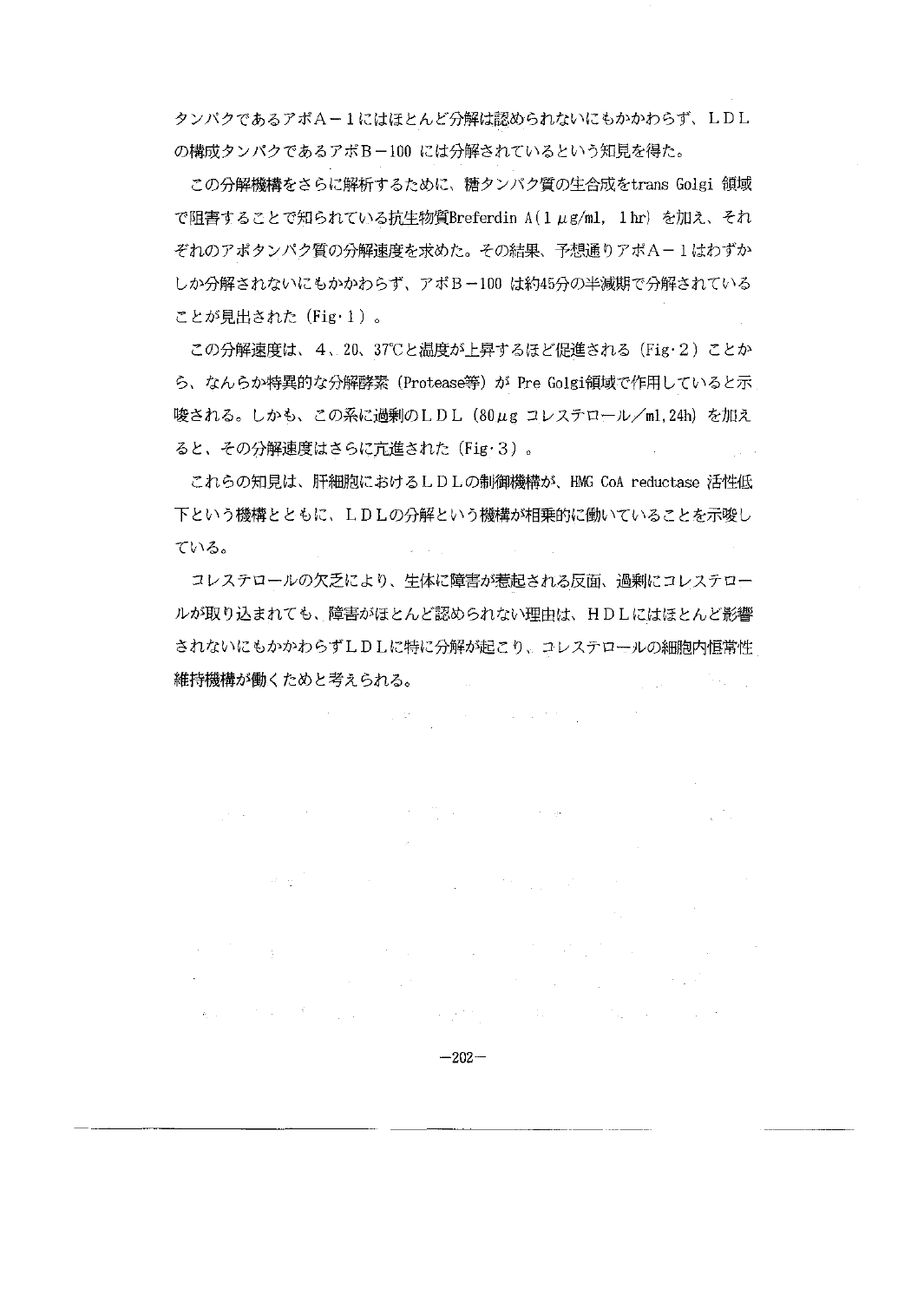- 1. R. Hashida, C. Anamizu, J. Kimura, S. Ohkuma, Y. Yoshida and T. Takano: Transcellular transport of lipoprotein through arterial endothelial cells in monolayer culture. Cell Struct. Funct. 11:31- 42(1986)
- 2. H. Mowri, K. Chinen, S. Ohkuma and T. Takano: Peroxidized lipids isolated by HPLC from atherosclerotic aorta. Biochem. Int. 12(2) :347- 352(1986)
- 3. T. Takano, K. Amanuma, J. Kimura, T. Kanaseki and S. Ohkuma: Involvement of macrophages in accumulation and elimination of cholesteryl ester in atherosclerotic aorta. Acta Histochem. Cytochem. 19(1) :135-143(1986)
- 4. R. Hashida, C. Anamizu, Y. Yagyu-Mizuno, S. Ohkuma and T. Takano: Transcellular transport of fluorescein dextran through an arterial endothelial cell monolayer. Cell Struct. Funct. 11:343-349(1986)
- 5. J. Kimura, K. Nakagami, K. Amanuma, S. Ohkuma, Y. Yoshida and T. Takano: Monoclonal antibodies recognizing lipid-laden cells and extracellular regions with lipid-deposits in atherosclerotic aorta. Virchows Arch. A 410:159-164(1986)
- 6. K. Amanuma, T. Kanaseki, Y. Ikeuchi, S. Ohkuma and T. Takano: Studies on fine structure and location of lipids in quick-freeze replicas of atherosclerotic aorta of WHHL rabbits. Virchows Arch. A 410:231-238(1986)
- 7. M. Enomoto, K. Nakagami, S. Ohkuma and T. Takano: Transformation of macrophages into foam cells in vitro induced by cholesteryl oleate liquid crystals. J. Biochem. 101(4) :933-938(1987)
- 8. Y. Yagyu-Mizuno, R. Hashida, C. Mineo, S. Ikeuchi, S. Ohkuma and T. Takano: Effect of PGI<sub>2</sub> on transcellular transport of fluorescein dextran through an arterial endothelial monolayer. Biochem. Pharmacol. 36(22) :3809-3813(1987)

 $-203-$